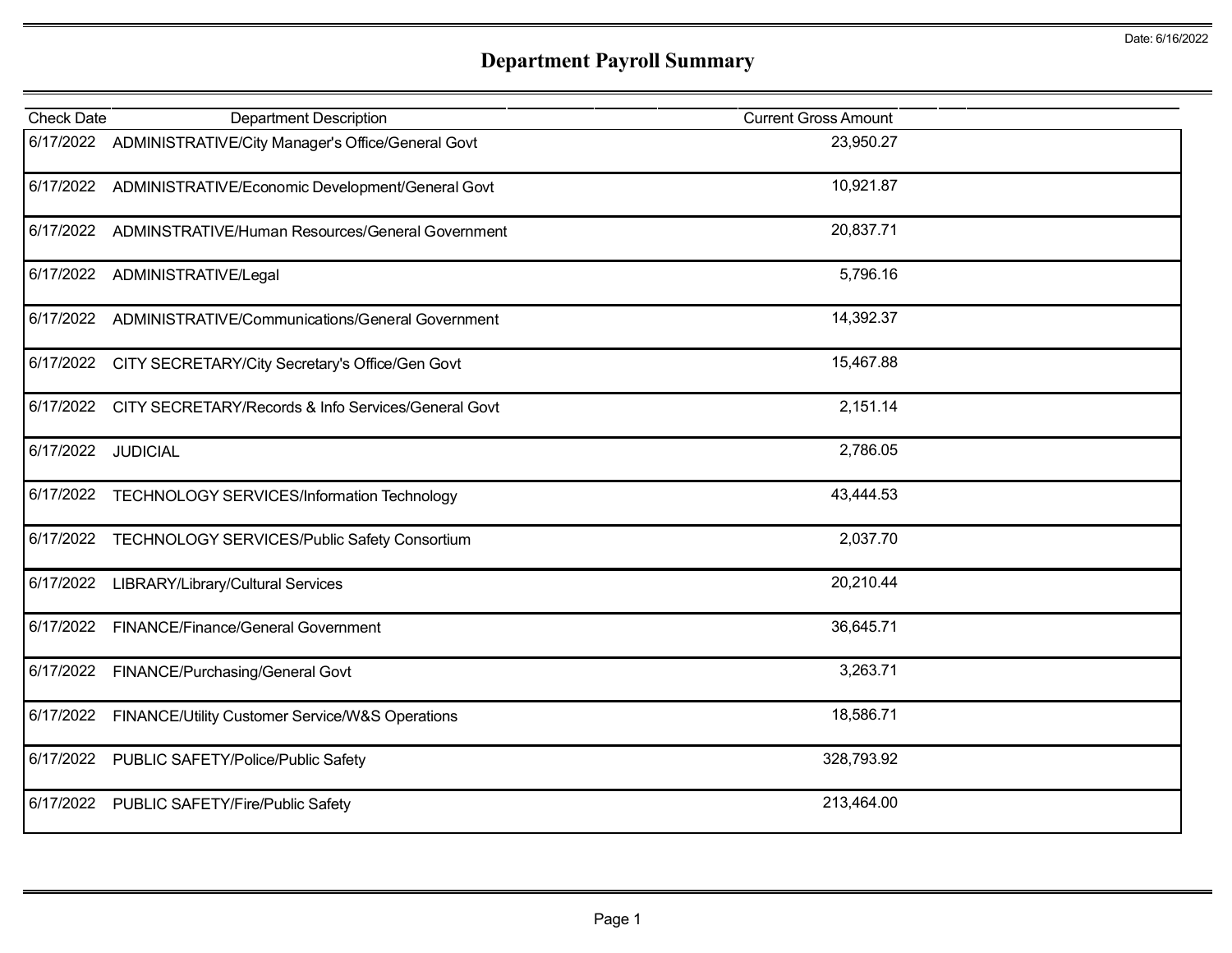## **Department Payroll Summary**

| <b>Check Date</b> | <b>Department Description</b>                              | <b>Current Gross Amount</b> |  |
|-------------------|------------------------------------------------------------|-----------------------------|--|
| 6/17/2022         | PUBLIC SAFETY/Fire Marshal/Public Safety                   | 11,956.37                   |  |
| 6/17/2022         | PUBLIC SAFETY/Emergency & Disaster Relief                  | 8,705.76                    |  |
| 6/17/2022         | PUBLIC SAFETY/Municipal Court/General Govt                 | 8,410.72                    |  |
| 6/17/2022         | PUBLIC SAFETY/City Marshal/General Govt                    | 8,006.00                    |  |
| 6/17/2022         | Public Safety/Dispatch Servic/Public Safety Law Enf        | 58,651.45                   |  |
| 6/17/2022         | PUBLIC WORKS/Public Works Administratin/Pub Works          | 23,688.93                   |  |
| 6/17/2022         | PUBLIC WORKS/Facilities Maintenance/Public Works           | 10,121.78                   |  |
| 6/17/2022         | PUBLIC WORKS/Street Pavement/Public Works                  | 42,309.17                   |  |
| 6/17/2022         | PUBLIC WORKS/Street Drainage/Public Works                  | 8,244.70                    |  |
| 6/17/2022         | PUBLIC WORKS/Street Traffic/Public Works                   | 10,787.24                   |  |
| 6/17/2022         | PUBLIC WORKS/Water & Sewer Services/Public Works           | 30,520.27                   |  |
| 6/17/2022         | PUBLIC WORKS/Waste Water Inspec. /Public Works             | 9,378.58                    |  |
| 6/17/2022         | PUBLIC WORKS/Equipment Services/Public Works               | 9,793.90                    |  |
| 6/17/2022         | COMM/ENVIRONMEN/Neighborhood Serv/General Govt             | 5,465.98                    |  |
| 6/17/2022         | COMM/ENVIRONMEN/Animal Services/General Govt               | 12,144.93                   |  |
| 6/17/2022         | <b>COMM/ENVIRONMEN/Environmental Services/General Govt</b> | 5,111.77                    |  |